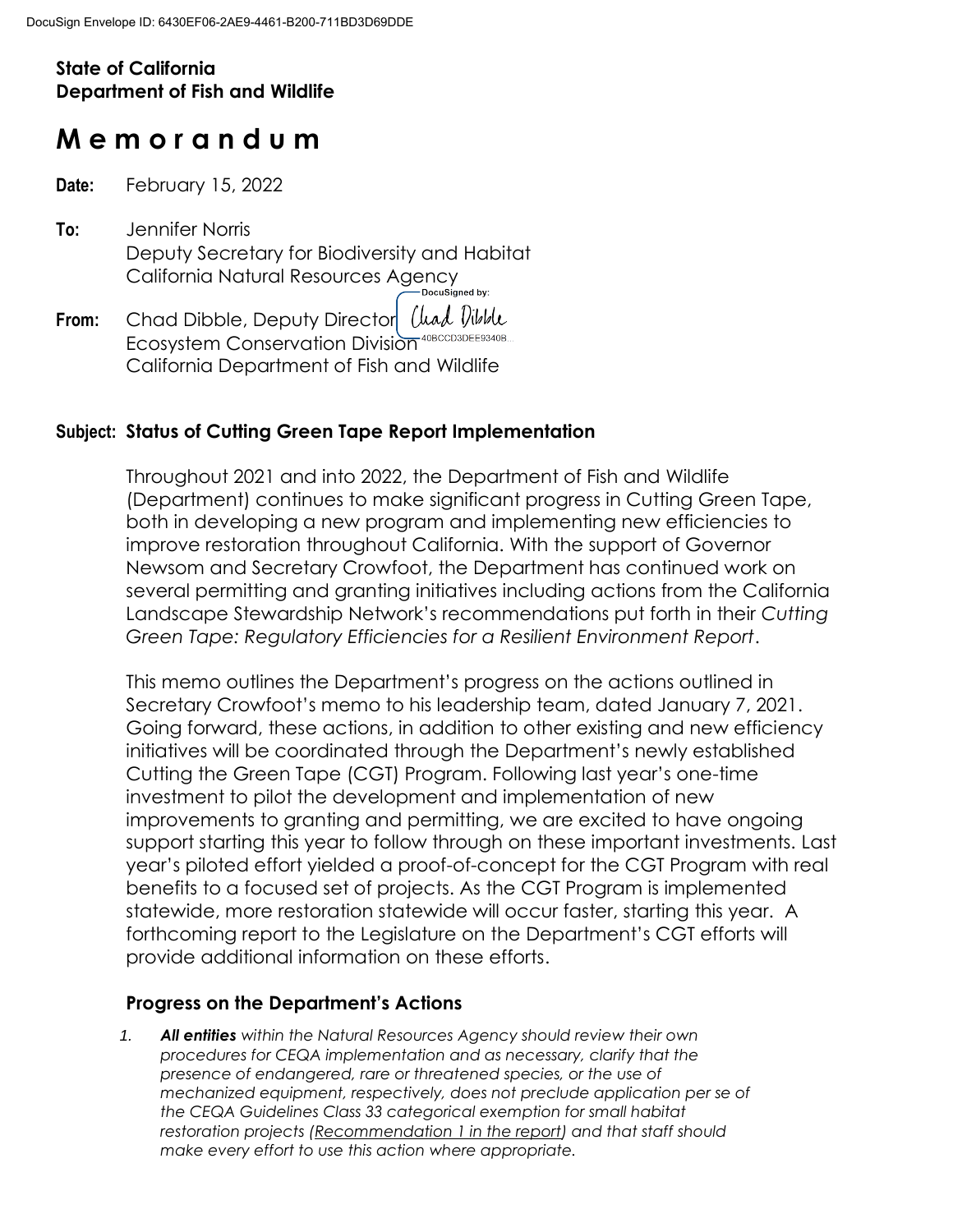Throughout 2021, as part of our pilot CGT initiative, the Department focused on identifying existing challenges to restoration and identifying potential solutions. One takeaway of this analysis was a clear need to improve the universal understanding and consistent use of the various CEQA exemptions potentially applicable to restoration projects. With Secretary Crowfoot's clarification of the Class 33 categorial exemption, and through increased education and outreach, the understanding and applicability of how tools like these are used will result in more projects and useful case studies to share statewide.

Throughout 2020 and 2021, the Department conducted a series of workshops focused on restoration permitting as part of our pilot CGT initiative to highlight new efficiency efforts, but also to offer insights into various permitting options and the eligibility and applicability thereof. These workshops were a success with a high turnout of engaged stakeholders providing meaningful feedback, suggesting ongoing education and outreach efforts like these are valuable and necessary.

The Department's new CGT Program includes as a role going forward, developing and disseminating internal guidance to permitting staff to ensure eligible projects have access to the CEQA Class 33 categorical exemption option. The Department would also support minor revisions to section 15333 of the CEQA Guidelines to clarify and highlight the intent of how the Class 33 categorical exemption is applied. The Department looks forward to continued coordination on this issue.

*2. The Department of Fish and Wildlife should continue to prioritize it's work with the State Water Resources Control Board (SWRCB) to complete the Programmatic Environmental Impact Report that will accompany SWRCB's 401 General Order and Waste Discharge Requirement for large aquatic restoration projects (Recommendation 6 in the report).*

The Department continues to support and participate in this effort through coordination with SWRCB and Sustainable Conservation in the completion of the Programmatic Environmental Impact Report (PEIR). In June 2021, SWRCB released for public review a proposed General Order and PEIR for Clean Water Act Section 401 Water Quality Certification and Waste Discharge Requirements for Implementation of Large Habitat Restoration Projects Statewide. The Department formally acknowledged this release with an August 12, 2021 letter offering comments to further refine and streamline our own permitting process to support the PEIR and ensure continuity and efficiency.

Throughout this effort, SWRCB has consulted with and sought input from the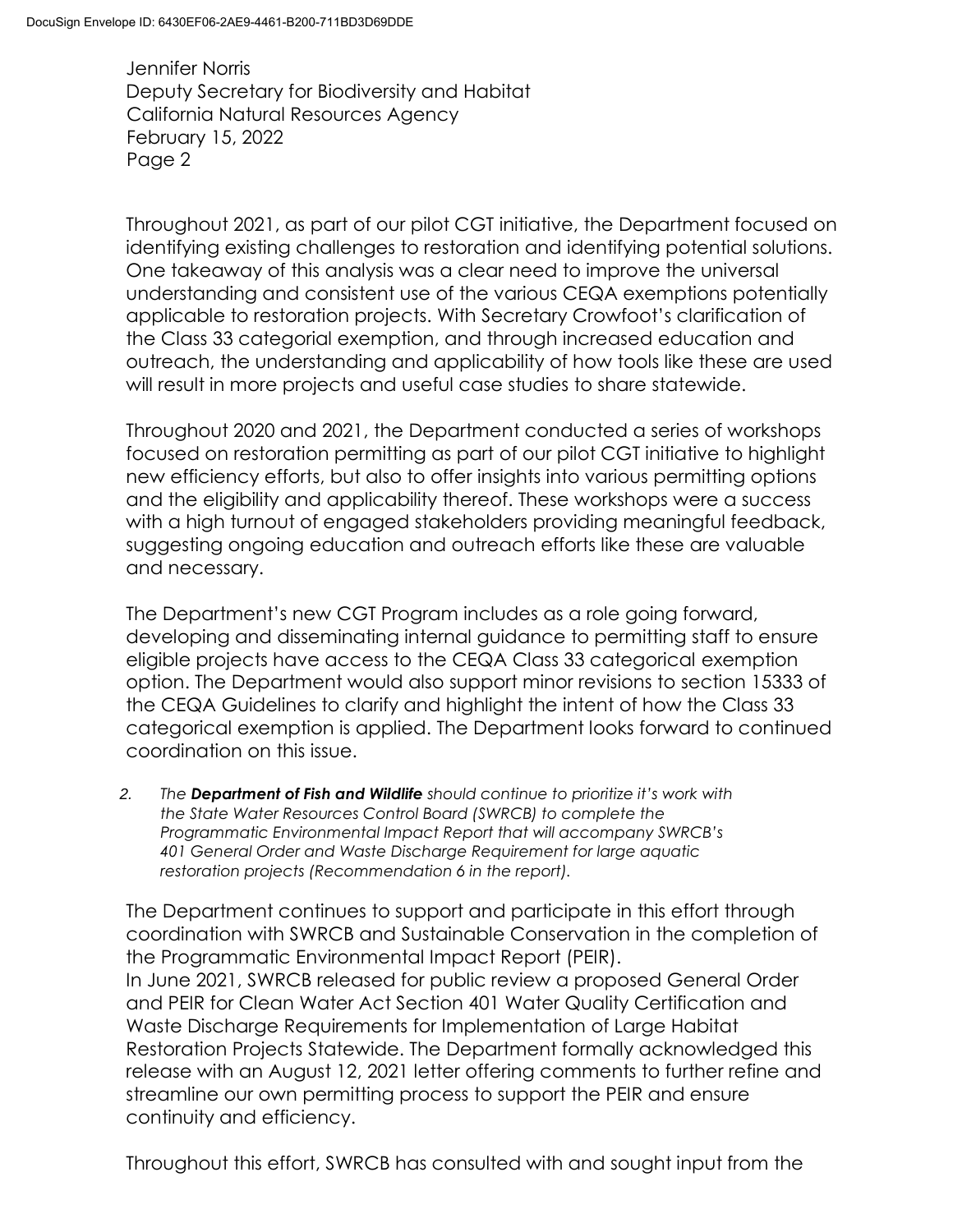Department as a CEQA responsible agency and as California's trustee agency for fish and wildlife. The Department has assembled and made available a small team of scientists with species conservation and restoration project expertise to provide substantive input to SWRCB as it developed the proposed General Order and PEIR. Under my direction, this team has coordinated with and supported SWRCB as it developed the proposed Order and PEIR, consistent with Governor Newsom's Executive Order (N-82-20).

The Department team continues to track progress of the PEIR and in coordination with the stakeholders, recently discussed how the newly established CEQA statutory exemption for restoration projects (Senate Bill 155) could complement and support this effort.

*3. The Department of Fish and Wildlife should continue to explore and advance options for permitting large-scale restoration projects by means of a combined approach to a Section 2081(a) take authorization under the California Endangered Species Act and a lake and streambed alteration agreement authorization pursuant to Section 1600, et seq ((Recommendation 7). In doing so, the Department should look for opportunities to ensure consistency with the SWRCB's General Order.*

In each effort to identify new pathways towards increased efficiency in environmental permitting, the Department takes thorough consideration of the complex elements of the process and legal framework for each permit. This approach allows us to balance progressive ideas with a careful consideration of the integrity of the regulatory process. The allocation of new staff to the Department's CGT Program includes a dedicated attorney, for whom the exploration of feasible alternatives to integrating the Department's 2081(a) CESA take authorizations with Lake or Streambed Alteration Agreements (LSA Agreements) will be a top priority of the CGT Program in 2022.

Through our new Restoration Management Permit (RMP) and ability to issue Restoration Consistency Determination, the Department is already consolidating multiple environmental authorizations into fewer permits, with the goal of developing a single master permitting procedure for voluntary restoration projects. In 2022, the Department will investigate both short- and long-term strategies to accelerate shovel-ready restoration project approvals quickly while developing simple, sustainable, and durable integrated restoration permitting options. The RMP, the Restoration Consistency Determination (CD), and an integrated LSA Agreement process are intended to work in conjunction with the SWRCB's proposed General Order, filling a niche similar to the way the Department's HREA approvals complement the existing General Water Quality Certification for Small Habitat Restoration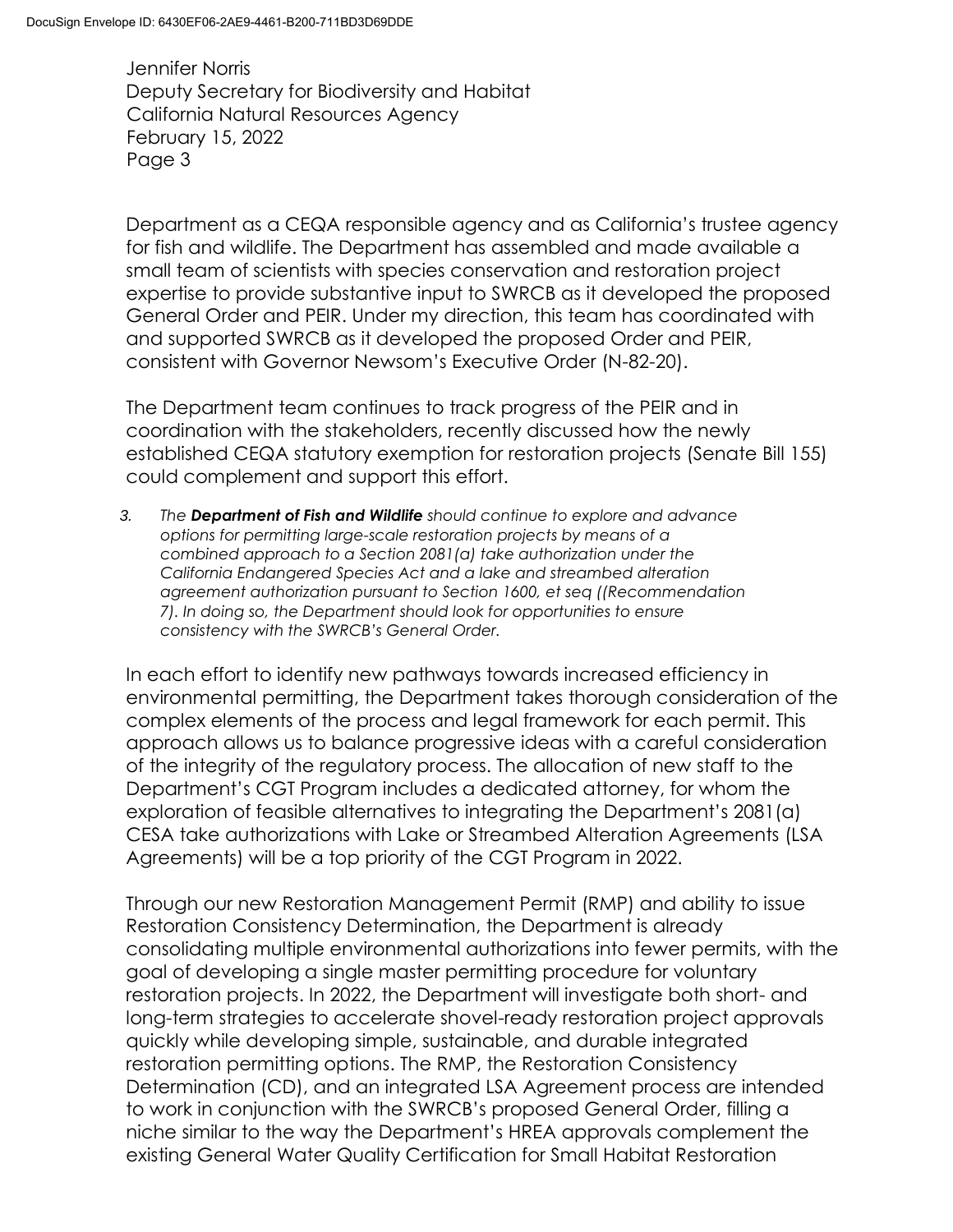Projects (SHRP).

*4. Our Agency's Deputy Secretary for Biodiversity and Habitat should consult with appropriate regulatory agencies and provide a recommendation on whether to amend CEQA Guidelines to clarify the meaning of "construction activities" for restoration projects using Class 7 and Class 8 categorical exemptions. These exemptions apply to actions by regulatory agencies intended to protect natural resources and the environment. (Recommendation 8 in the report).*

As noted earlier, targeted clarification or revision of certain categorical exemptions, including clarifying the meaning of "construction activities" in the Class 7 and Class 8 exemptions by making minor changes to the CEQA Guidelines themselves would provide additional CEQA exemption options for certain restoration projects. The Department looks forward to our continued coordination with the Deputy Secretary on these issues.

*5. The Department of Fish and Wildlife should coordinate with the State Water Resources Control Board to create an interagency framework and process for prioritizing and permitting restoration projects that are beneficial to aquatic resources to facilitate expedited implementation (Recommendation 9 in the report).*

The Department looks forward to expanding our coordination with the SWRCB to develop this interagency framework. This action will be carried out by the Department's new CGT Program starting in 2022.

*6. The Department of Fish and Wildlife should continue to advance its work with the State Water Resources Control Board and with existing resources to develop an efficient process for joint application and review of permits under HREA (Fish and Game Code, section 1653) and the 401 General Water Quality Certification Order for Small Habitat Restoration Projects (Recommendations*  13 and 14). This process could include a joint application, joint tracking or *another joint process intended to increase permitting efficiency.*

The Department currently works to support this recommendation through coordination of our regional staff and their regional counterparts at the SWRCB, as well as joint consultations with the permit applicant. This coordination results in a collaborative review of SHRP applications to ensure efficient approval of the subsequent application to the Department under our HREA program. The CGT Program continues the effort to further this collaboration and would like to cross-reference our respective guidance on SWRCB and Department websites, as well as incorporating Sustainable [Conservation's HREA Frequently Asked Questions document](https://suscon.org/wp-content/uploads/2021/03/HREA-Application-Guidance-FAQs-3-31-2021.pdf).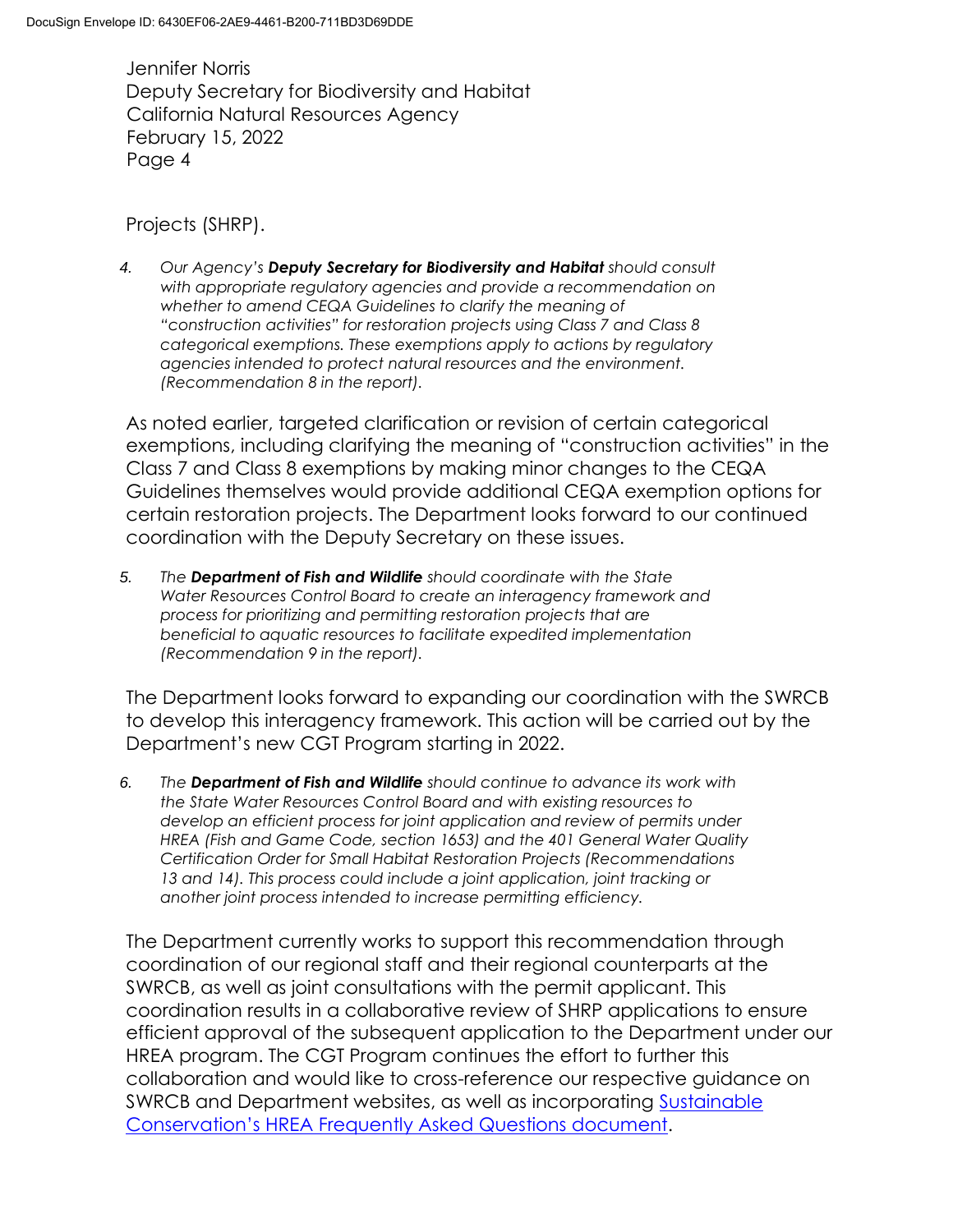An objective of the CGT Program is to replicate the success of this ad hoc interagency effort in our Northern Region with a more formalized process

across all Department regions. Lastly, as noted earlier, the Department's permitting workshops over the past year have proven an effective means for communicating and clarifying these permitting options and we will look to facilitate future opportunities for continued outreach and education.

# **Additional Cutting the Green Tape Initiatives**

A number of additional Cutting the Green Tape initiatives were also supported under the Department's one-year pilot CGT initiative and will continue under our new CGT Program. The Department received new positions in regional and headquarters functions to support granting, environmental review, and permitting functions. As the program is fully stood up and staff are hired, the objective for the CGT Program is to continue to follow through on these existing and new efficiency improvements, and to support our granting and permitting programs, including developing and implementing new CEQA exemption procedures. Several notable initiatives under the CGT Program are outlined below.

## *Streamlined Permitting*

A major accomplishment in streamlined permitting in 2020 and 2021 was the Department's development of a template "Restoration Management Permit" (RMP), developed after meeting with stakeholders to identify the specific obstacles and constraints they face in our permitting processes. The RMP consolidates one or more of three different take authorizations that restoration

projects may need to obtain into a single streamlined permit. The RMP can authorize take of: (1) endangered, threatened, and candidate species pursuant to CESA; and (2) fully protected species pursuant to Fish and Game Code sections 3511, 4700, 5050, and 5515. In 2022, the Department will prioritize RMP procedures necessary to develop an efficient means to authorize take of species of special concern and common species via the RMP. Previously, these constituted three separate approvals from at least two different regions or branches within the Department. Depending on the types of take authorizations needed for a restoration project, the RMP is also designed to work in conjunction with LSA Agreements. Throughout 2022, the CGT Program continues to refine and promote the statewide usage of the RMP template.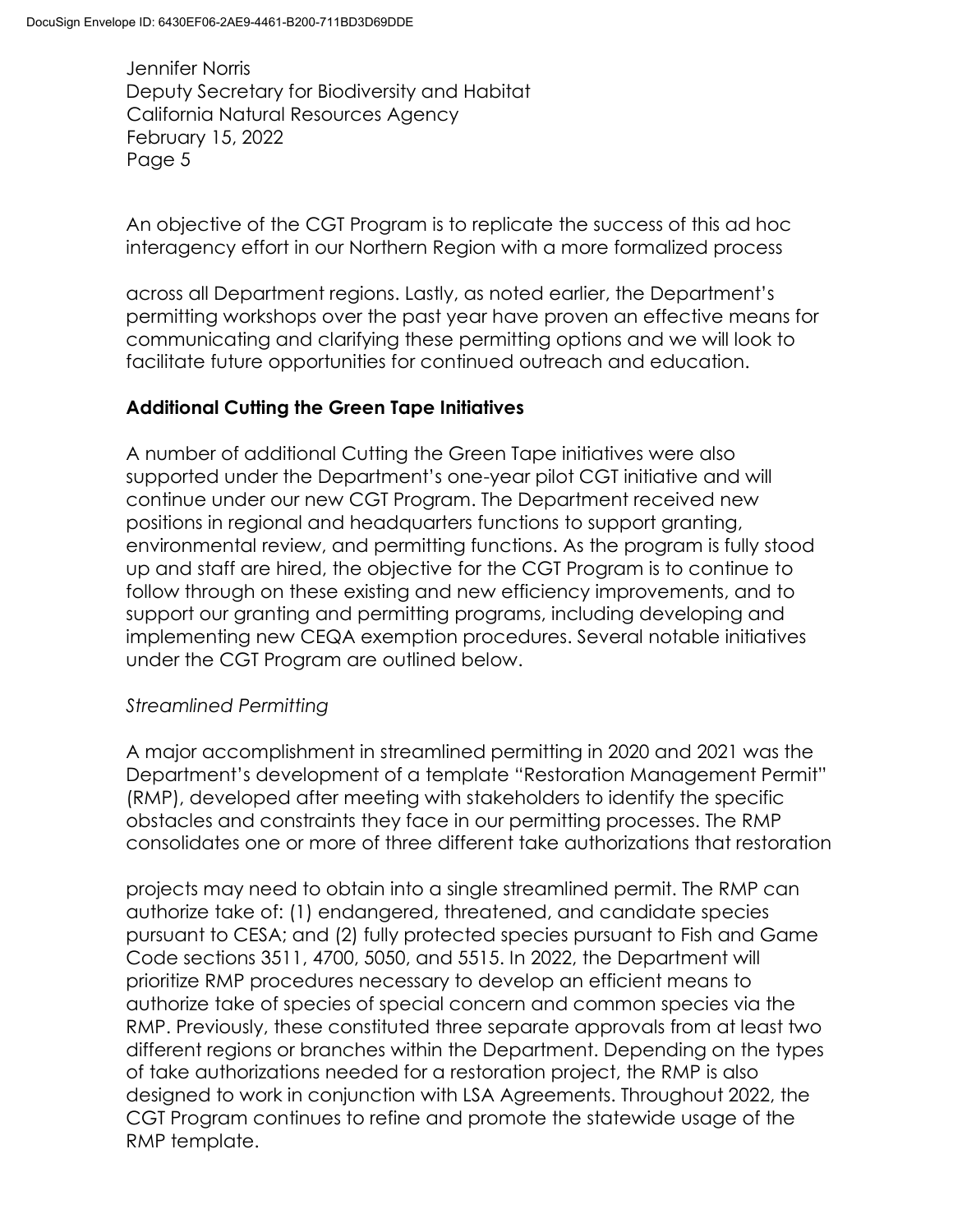Additionally, and in response to strong interest in facilitating programmatic permitting options, the Restoration Permitting Team also worked with the National Oceanic and Atmospheric Administration (NOAA) Fisheries to develop a new process for issuing consistency determinations (CD) for

restoration projects that have received approvals pursuant to a federal programmatic biological opinion (PBO). This process involves the Department's pre-approval of PBOs to ensure general consistency with CESA coupled with an expedited review of project-specific applications. Under this process, all possible conflicts between CESA and the PBO are resolved at the front end, resulting in an expedited CD process that focuses solely on projectspecific review of an application for consistency with the PBO. Through this effort, the Department has also confirmed our ability to issue CDs on projectspecific biological opinions covering restoration projects. Under existing law, CDs for voluntary restoration projects are exempt from CESA fees. The Department recently issued our first CD for a PBO pursuant to this new process, with several other CDs being planned for issuance in 2022.

## *CEQA Statutory Exemption for Restoration Projects (SERP)*

A new program under the Department's CGT came about in late 2021. Governor Newsom signed Senate Bill (SB) 155, on September 23, 2021, adding Section 21080.56 to California Public Resources Code. This section provides a new CEQA statutory exemption until January 1, 2025, for fish and wildlife restoration projects that meet certain requirements (SERP). The Department's CGT Program is responsible for coordinating with lead agencies seeking SERP concurrence.

The Department unveiled our new SERP process in November 2021, following the enactment of Senate Bill 155, which created a statutory CEQA exemption for restoration projects as defined by the bill.

The SERP process serves to fulfill the requirement that lead agencies obtain the concurrence of the Director that a project meets the qualifying criteria. Our goal was to pilot a process to issue our first project concurrence by year-end.

We are happy to announce that we met this goal, and on December 28, the Director signed the concurrence with the lead agency determination by the North Coast Regional Water Quality Control Board that the Garcia River Estuary Enhancement Project qualifies as a statutorily exempt restoration project under CEQA.

*Stakeholder Coordination and Grant Administration*